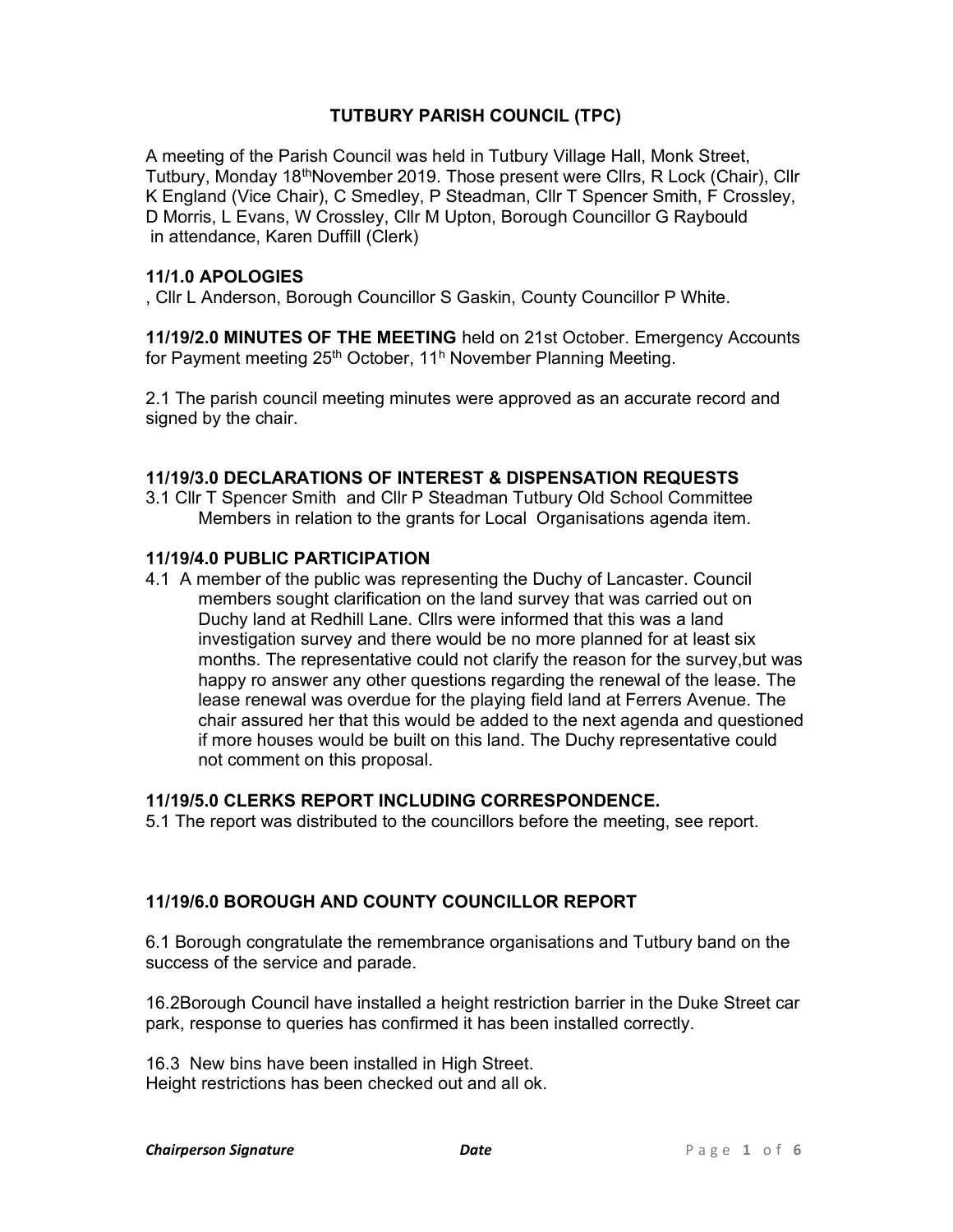16.4 Footpath have been assessed as aa fall on the footpath had been reported. Another resident slipped on the cellar entrance and broke their wrist. 16.5 The Borough councillor was asked about the status of the Section 106 agreement at heritage park for the provision of the community centre, play area, bins and roads. Cllr G Raybould said that Borough Cllr Duncan Goodfellow has more info and will look into it. The parish council asked for an update prior to the next meeting and attendance of Cllr D Goodfellow to update the parish council.

16.5 A resident has commented that the barrier on Green Lane is blocking the entrance into Heritage park. This is a safety issue as walkers are not able to access this area to avoid fast oncoming traffic.

16.6 The clerk requested again for new dog bins either end of Elm lane

16.7 ESBC councillor not aware of new houses being built on Redhill Lane but can enquire. Councillors are concerned health and village infrastructure will not support further development.

16.8 The county councillor could not attend due to General election commitments. This had also caused delay with other county council commitments but assured the parish council he would be able to attend the December meeting.

# 11/19/7.0 7. CONSIDER PREPARATIONS FOR THE ELECTORAL REVIEW **CONSULTATION**

7.1 The working party have requested that the clerk obtains electoral figures for Tutbury and the surrounding areas prior to the January meeting from the Borough Council. The Boundary review deadline has been extended until 23rd Feb 2020 due to the forth coming general election. The number of councillors will be reduced to 37 and the allocated electors per councillor will be 2023 with a variance of plus or minus 5%. This will have an impact on Tutbury being an independent ward.

# 11/19/8.0 TO CONSIDER AND APPROVE THE RE-INSTATEMENT OF A STREET CLEANER

8.1 The budget was realigned to enable a street cleaner to be reappointed. The clerk said that the specification will need to be amended and advertised, this will be reviewed at the meeting. Enquiries have been received from interested people to apply.

### **Resolution**

All councillors voted in favour to reinstate and advertise the street cleaner position on a self-employed basis

# 11/19/9.0 TO APPROVE ACCOUNTS FOR PAYMENT.

9.1 Accounts were approved for payment and authorised by two councillors.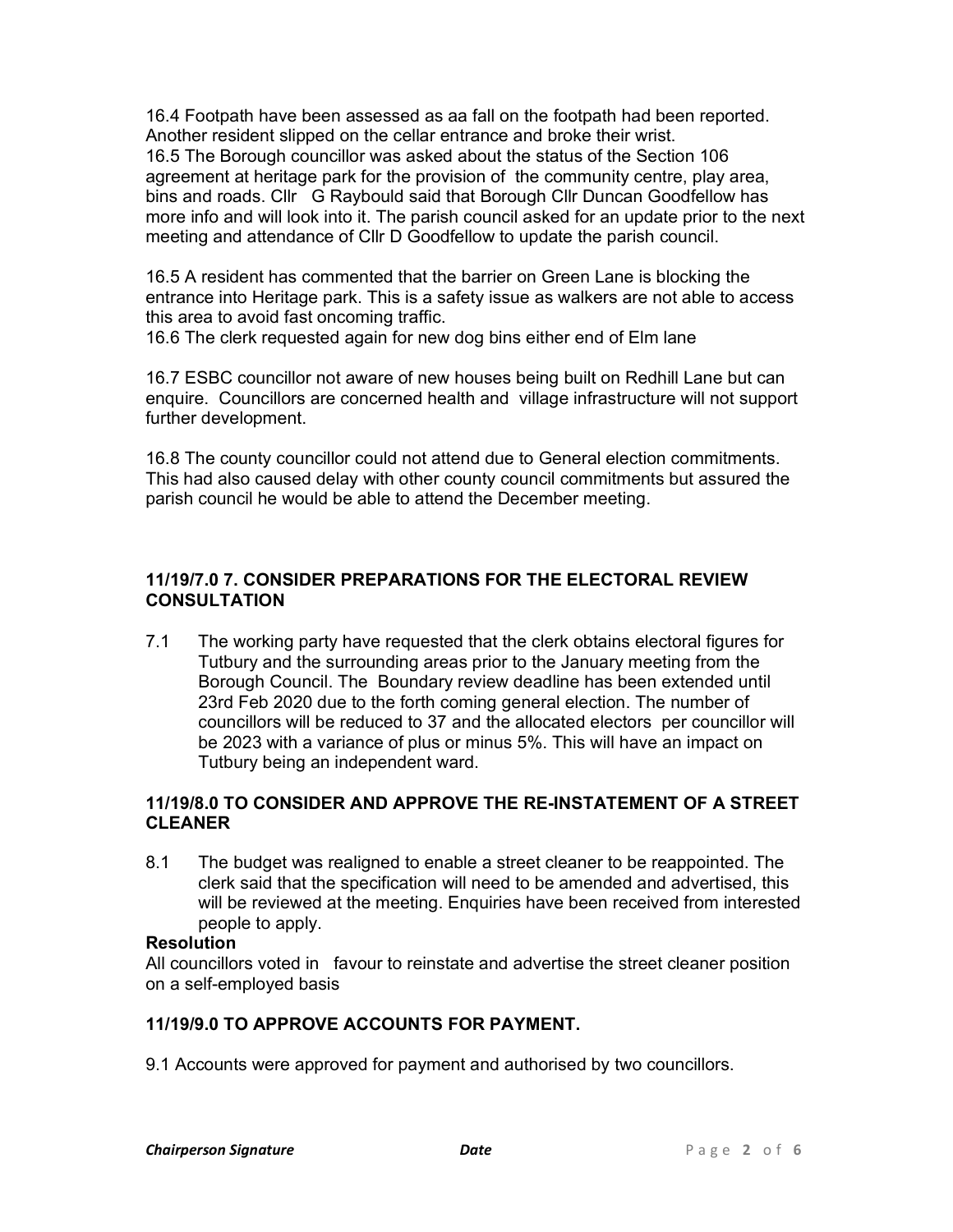|                                     |                                       | <b>Net</b>   |        | Total +  |
|-------------------------------------|---------------------------------------|--------------|--------|----------|
| To whom paid                        | <b>Particulars of payment</b>         | <b>Total</b> | Vat    | $Vat$    |
| Opus Energy                         | Changing room gas supply              | 27.55        | 2.47   | 30.02    |
| HM revenue and customs              | National Insurance                    | 106.30       | 0.00   | 106.30   |
| Karen Duffill                       | Clerks Salary                         | 919.35       | 0      | 919.35   |
| Karen Duffill                       | <b>Clerks Expenses</b>                | 23.00        | 0.00   | 23.00    |
| Karen Duffill                       | Clerks Expenses Christmas decorations | 19.98        | 0.00   | 19.98    |
| <b>Staffordshire County Pension</b> |                                       |              |        |          |
| Fund                                | <b>Clerks Employer Pension</b>        | 300.85       | 0      | 300.85   |
| <b>Staffordshire County Pension</b> |                                       |              |        |          |
| Fund                                | Clerks Employee Pension contribution  | 162.21       | 0      | 162.21   |
|                                     | Legionella control Monthly check inv  |              |        |          |
| Sterilizing services                | 41189                                 | 36           | 7.2    | 43.20    |
|                                     | Mowing and pitch maintenance          |              |        |          |
| TH Heath Contracts Itd              | contract                              | 2814.00      | 562.8  | 3376.80  |
|                                     | replacement barrier for Ferrers       |              |        |          |
| PF Fabrications Ltd                 | Avenue                                | 1300         | 260    | 1560.00  |
| Dragon Forge Artistic               |                                       |              |        |          |
| <b>Ironworks</b>                    | <b>Church Grill</b>                   | 1375         |        | 1375.00  |
| Firs Farm Nursery                   | Planters empty and refill             | 669.84       | 133.97 | 803.81   |
| Peter Steadman                      | remembrance piper and drummer         | 450          |        | 450.00   |
| Greenbarnes Ltd                     | Parish Council Noticeboard            | 815.81       | 163.17 | 978.98   |
| <b>RB Landscaping</b>               | church Mowing inv 00150               | 150          | 0      | 150.00   |
|                                     | Chatsworth drive football maintenance |              |        |          |
| <b>RB Landscaping</b>               | inv 0150                              | 50           |        | 50.00    |
| W Crossley                          | Remembrance wreath                    | 20           |        | 20       |
|                                     |                                       | Total        |        | 10369.50 |

# 11/19/10.0 TO CONSIDER AND APPROVE COMMUNICATION POLICY.

- 10.1 Concern was raised about the level of information published regarding other organisations on the parish council website. A member suggested that there should be a disclaimer protecting the council about the level of information that was requested from other organisations. The clerk assured the council that there was minimal information regarding outside bodies on the website and only relevant information was published.
- 10.2 A member suggested removing the lines in the policy related to Facebook and Twitter as this was not applicable for Tutbury Parish Council at this time.
- 10.3 The clerk had advised that there should be an additional policy that addressed how the council deals with the Press. This will be distributed at the next meeting.

#### Resolution

All members voted in favour to adopt the policy.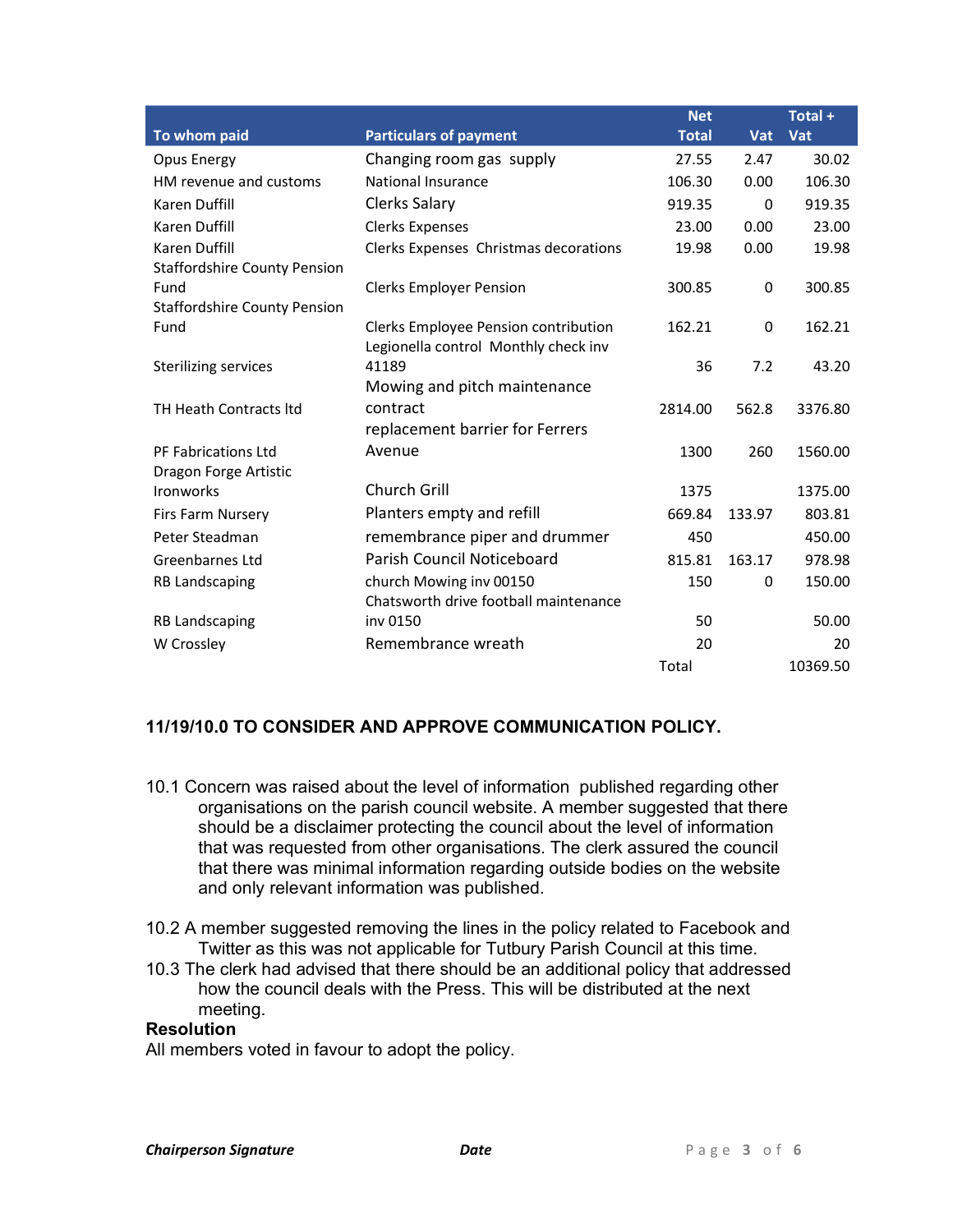#### 11/19/11.0 GRANTS FOR LOCAL ORGANISATIONS TOSCA Cllr Steadman and Cllr T Spencer Smith left the room.

- 11.1 Members of The Tutbury Old School Committee have applied for financial assistance with legal fees to secure a 10-year lease on the Pre School/ Scout hut community building. The extended lease will allow the committee to apply for future funding to repair the building and secure the future of the building for the many community groups that use it.
- 11.2 A member suggested that the County Council should be approached to transfer the building over the Tosca for a long-term solution.

## **Resolution**

All members present voted that the parish council confirmed that a grant should be awarded and approved for payment at the following meeting.

5

Cllrs returned to the meeting.

# 111/19/12.0 TO CONSIDER AND APPROVE IMPROVEMENTS TO ELM LANE

12.1 A resident has requested that the parish council lay additional stone in Elm (Ashy Lane) to make it easier to walk and to reduce the boggy slippery section in the middle of the lane. A quote has been received from the council's existing footpath contractor for £180. Two members stated that the stone required should be grade 1 stone suitable and compatible with the existing stone.

### Resolution

All members voted in favour based on the correct stone being used.

# 11/19/13. 0 BUDGET CONSIDERATIONS FOR NEXT FINANCIAL YEAR 20/21

- 13.1 The clerk distributed a proposed budget , see budget report. This was based on a stable precept request.
- 13.2 A member recommended that the TOSCA reserve should be increased from 1000 0 to 4000. This should be a virement of 1000 from Community building budget and 2000 from the High Street reserve.
- 13.3 A member suggested expenditure should be allocated for a footpath to be installed from the Cornmill Lane Playing entrance to the changing rooms. This would protect further deterioration of the first field access. A quotation will be required, it is estimated that this, including improvements to other hardstanding arears would be around £5000. This could be vired from an existing reserve or fundraising, otherwise an increase of over 10% to the precept would be required. The Borough councillor would consider offering grant assistance. Clrr D Morris will investigate associated costs.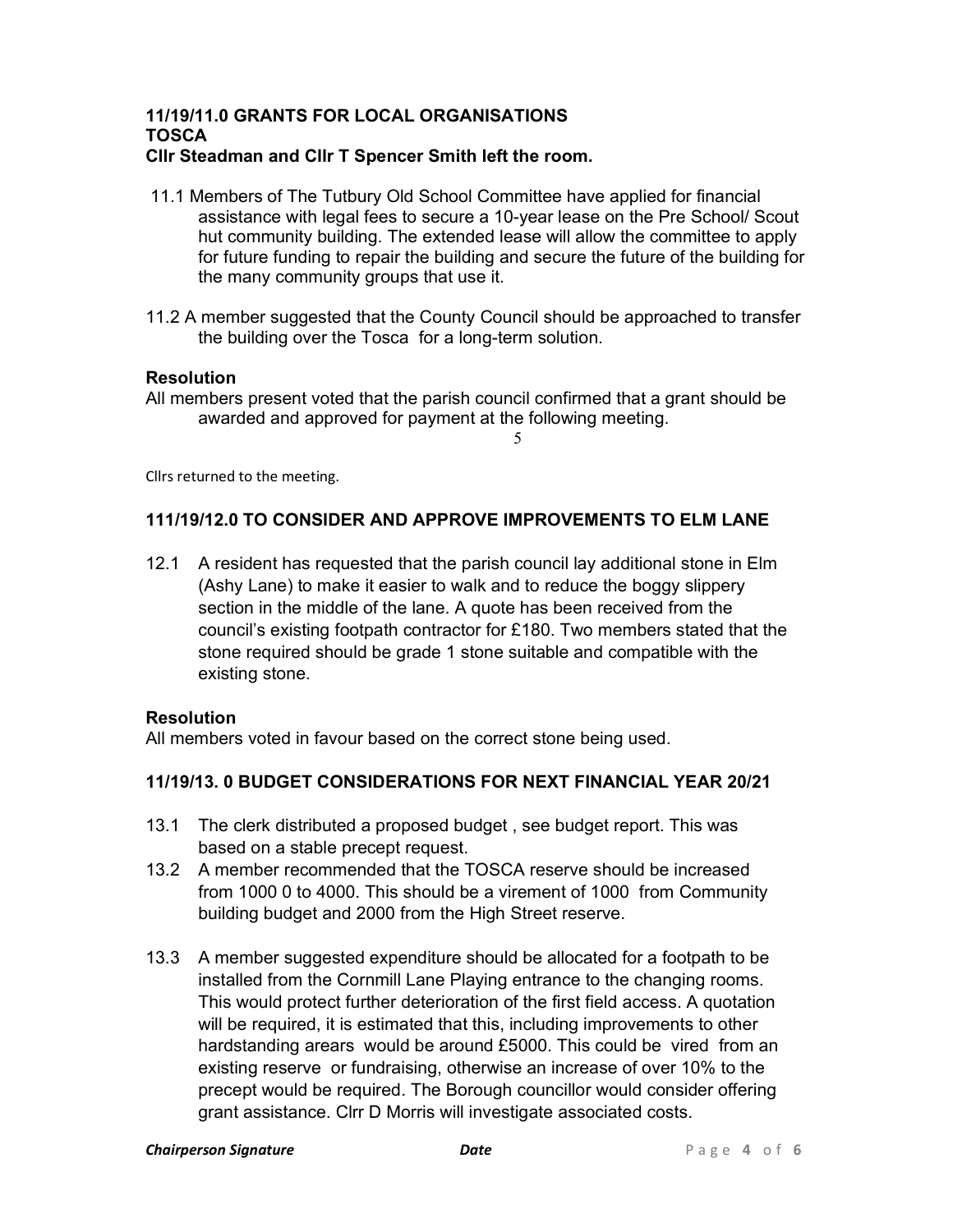# 11/19/14.0 TO CONSIDER AND APPROVE TREE SURGERY IN THE CLOSED CHURCHYARD AND APPOINT A CONTRACTOR.

14.1 Four quotes have been received based on the specification drawn up from the tree survey. Three were included in the clerk's report and additional quote of £2485.

14.2 A member raised concern regarding the safety and insurance of this work in the closed churchyard, due to the close proximity to the neighbouring properties. The clerk advised that the Parochial Church Council will be involved and the contractor would be required to show evidence of insurance and arisk assessment before the work could take place. The residents will be informed of the work through the planning permission process, but the clerk can write to the residents.

## **Resolution**

Two members proposed quote two and all Cllrs voted in favour. The clerk will appoint the contractor.

# 11/19/15. 0 TO CONSIDER THE EXIT FROM FERRERS AVENUE PLAYING FIELD ONTO REDHILL LANE

15.1 A member raised concern regarding the exit of Ferrers Avenue playing field onto Redhill was a safety concern. He witnessed a dog in the middle of the road. The owner had the dog on a long lead exiting from the gap in the boundary hedge onto Redhill Lane and the dog strolled into the road causing a road hazard/ The boundary hedge is not secure and children could also exit onto the road. A member questioned the lease requirements for securing the boundary.

### **Resolution**

Two members proposed that the boundary opening should be blocked off and a safety notice erected warning walkers and children of the road hazard. Cllr Morris will investigate costs of securing the boundary.

# 11/1916.0 TO CONSIDER AIR POLLUTION IN THE TUTBURY AREA

16.1 A member proposed that as part of the local plan pre submission documentation, due to the additional housing in the area this may lead to Increase in traffic congestion thus causing a threat to air quality. Therefore , there is a requirement to improved air quality . He proposed that the Borough Ocuncil should be asked for a monitor to be placed in Tutbury. Possible locations were the village hall, near the public toilets, in addition outside the school where a lot of cars are left running to drop off children. Two maybe required or one moved around the village.